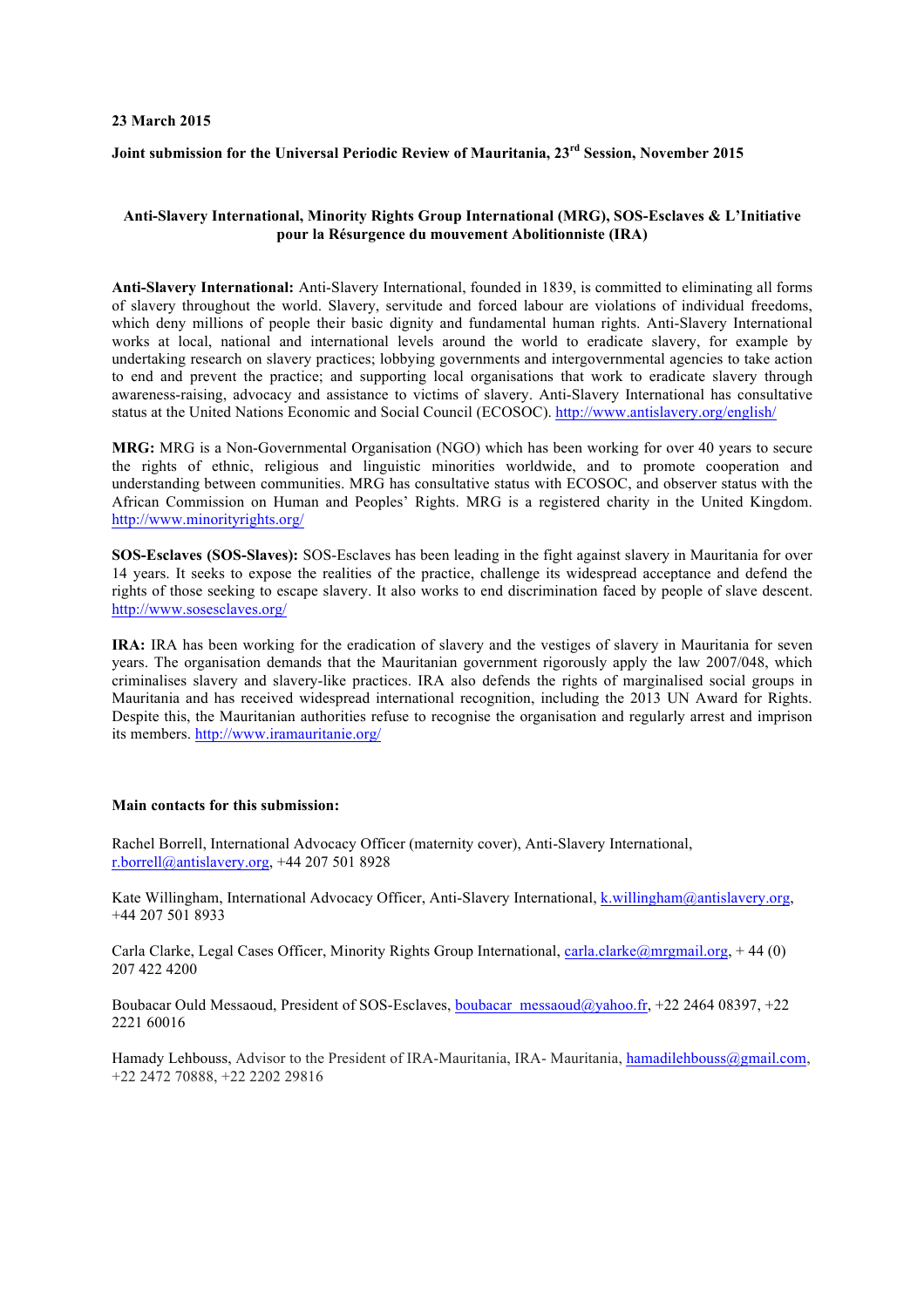## **Introduction**

- 1. The Mauritanian population (just over 3.5 million people) is composed of various different ethnic groups. The Arabic-speaking **Beidan**, also known as White Moors, are dominant in the country's government, military, judiciary, and ownership of business, land and other resources. Historically the Beidan raided and enslaved black Africans from sub-Saharan ethnic groups, and over time those slaves were assimilated into Moor culture. The slave-descended population now constitutes a distinct Arabic-speaking group called the **Haratine** (people of slave descent, also known as Black Moors). Most now live separately from their traditional masters, but many remain in slavery to this day. There are also other black ethnic groups in the country who were never enslaved by the Beidan, such as the Wolof, Soninke and Pular; these groups are known collectively as **Black Mauritanians**. These groups also have a tradition of slavery, but it is rarely practised now, though some related discriminatory practices remain. These groups typically speak their own ethnic languages as well as French. The privileges of the White Moors in Mauritanian society are reinforced by the judiciary, which typically rules in their favour in civil disputes or criminal cases even in the face of strong evidence against them. $<sup>1</sup>$ </sup>
- 2. The Haratine continue to suffer discrimination, marginalisation and exclusion because they belong to the 'slave' class. Many remain affected by slavery today; these people live under the direct control of their masters/mistresses, are treated as property, and receive no payment for their work.<sup>2</sup> Slave status is passed down from mother to child, so children born to a mother in slavery will be 'inherited' by the children of the master.
- 3. It is commonly held by the Mauritanian authorities that slavery no longer exists because it was abolished and criminalised by the government.<sup>3</sup> However, Mauritanian anti-slavery organisations estimate that up to 500,000 Haratine may still be enslaved or living under some form of control by their former masters. <sup>4</sup> This is despite the 2007 Anti-Slavery Law prohibiting slavery and related discrimination in Mauritania.<sup>5</sup>

### **Failure to Implement the 2007 Act Criminalising Slavery**

<u> 1989 - Johann Stein, marwolaethau a bh</u>

4. During Mauritania's previous UPR, numerous recommendations were made for the Mauritanian government to take steps to ensure the comprehensive

<sup>&</sup>lt;sup>1</sup> Sarah Mathewson (Anti-Slavery International), notes from interview with Boubacar Messaoud (President, SOS-Esclaves), Nouakchott, 5 August 2011.<br>
<sup>2</sup> Anti S<sup>1</sup>

<sup>2</sup> Anti-Slavery International refers to this as descent-based slavery and it should be stressed that those affected clearly fall within the definition on the 1926 *Slavery Convention* as they have a status in which their master exercises "any or all of the powers attaching to the right of ownership" over them.

See report of the former Special Rapporteur on contemporary forms of slavery, including its causes and consequences, Gulnara Shahinian, on her mission to Mauritania (24 October – 4 November 2009) 24 August 2010, A/HRC/15/20/Add.2, para. 33 ;see also the interviews with government officials in the CNN digital documentary on Mauritania, March 2012, http://thecnnfreedomproject.blogs.cnn.com/category/ mauritania-slaverys-last- stronghold/.<br><sup>4</sup> Estimate of the IRA..

<sup>5</sup> Loi n. 2007-048 du 3 Septembre 2007 portant incrimination de l'esclavage et réprimant les pratiques esclavagistes.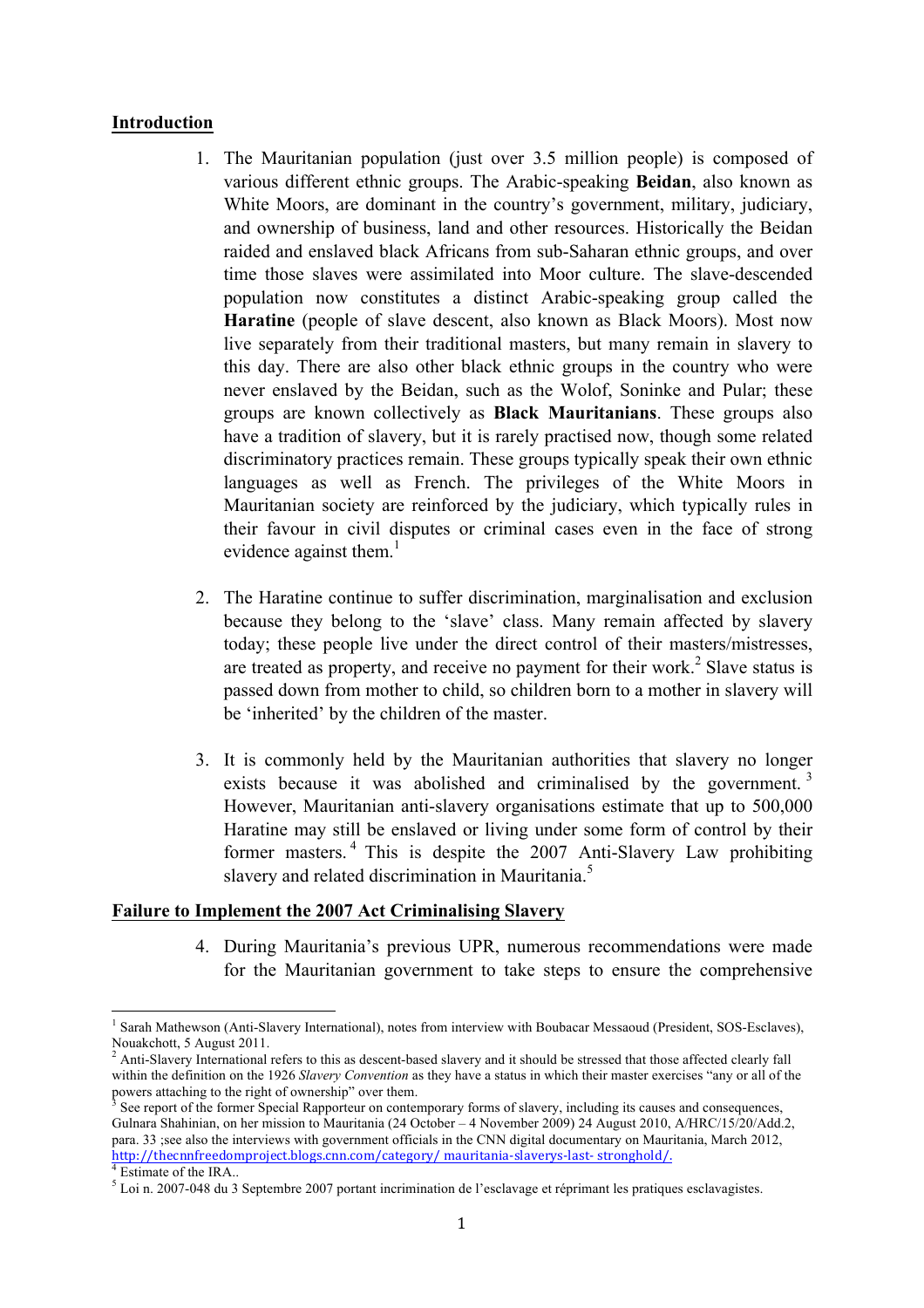eradication of slavery by, *inter alia*, ensuring full and effective implementation of the  $2007$  anti-slavery law.<sup>6</sup> However, to date, the police and the courts have hardly used the anti-slavery law. This is due to an unwillingness to investigate or prosecute allegations of slavery as well as several fundamental flaws in the law itself that undermine its potential to be enforced. Only one slave-owner has been successfully prosecuted under the Act, in November 2011, for holding two young boys in slavery. However, he was given a sentence of just two years (well below the recommended sentence of 5-10 years). He appealed the sentence and was released on bail by the Mauritanian Supreme Court just four months after his conviction, while waiting for his appeal.<sup>7</sup> At the time of writing, the appeal has not yet taken place and the convicted slave-owner remains at liberty.

- 5. According to the 2007 Slavery Act, administrative authorities as well as police officers and police agents are under an obligation to follow up complaints about slavery cases. However, in practice, neither the administrative authorities nor the police routinely follow up cases of slavery or slavery situations reported by victims or human rights associations. SOS-Esclaves has documented cases in which the authorities, in particular the police, did not take any action after reports of slavery were brought to their attention, claiming that the site of the slavery situation was inaccessible or too far away.<sup>8</sup> The Slavery Act stipulates that those who fail to respond to a denunciation of any slavery or slavery-like practices shall be liable to a prison sentence and a fine. Until now, however, there have been no prosecutions for violations of this obligation.<sup>9</sup> This is unsurprising since prosecutions under this article lie with the same authorities responsible for responding to slavery complaints.
- 6. The case of Mbarka L., aged 20, illustrates the unwillingness of the police to follow up on complaints of slavery cases. Mbarka was allegedly enslaved by a family in the Touabir tribe but escaped in September 2011 and filed a complaint against her former masters with the help of IRA. However, the police and the Prosecutor of Kaedi claimed that they had no jurisdiction over the case because Mbidane, the place where she was enslaved, was under the authority of the Brakna region. The deputy governor of Brakna also claimed not to have jurisdiction over the case and referred IRA to the prefect of Aleg. The prefect of Aleg finally ordered the district chief of Male to send the police to the master's family in Mbidane. In the meantime, Mbarka was subjected to serious pressure from relatives enslaved by the same masters who were sent to convince her to withdraw her claim. When she refused, she was first assaulted

<sup>6</sup> Report of the Working Group on the Universal Periodic Review (Mauritania), A/HRC/16/17, 4 January 2011, paras. 90.10 (Ghana), 90.36 (Spain), 90.37 (Nigeria), 90.38 (Pakistan), 90.39 (United States), 90.40 (Germany), 90.41 (Syrian Arab Republic), 90.42 (Slovakia), 90.43 (Norway), 90.44 (Holy See), 90.45 (Switzerland) – all of which enjoyed the support of Mauritania; and paras. 92.15 (Canada), 92.35 (Israel), 92.36 (United Kingdom), 92.37 (Angola), 92.38 (Ecuador) – all of

which Mauritania agreed to examine and consider.<br><sup>7</sup> SOS-Esclaves, *Toujours l'impunité en Mauritanie*, 22 April 2012, *http://www.sosesclaves.org/Pagecentrale.htm.*<br><sup>8</sup> Coordinatrice nationale de SOS Esclaves, *Rapport su* 

<sup>048/2007, 31</sup> March 2012, p. 4.<br><sup>9</sup> Loi n. 2007-048, *Supra.*, n. 5, Article 12.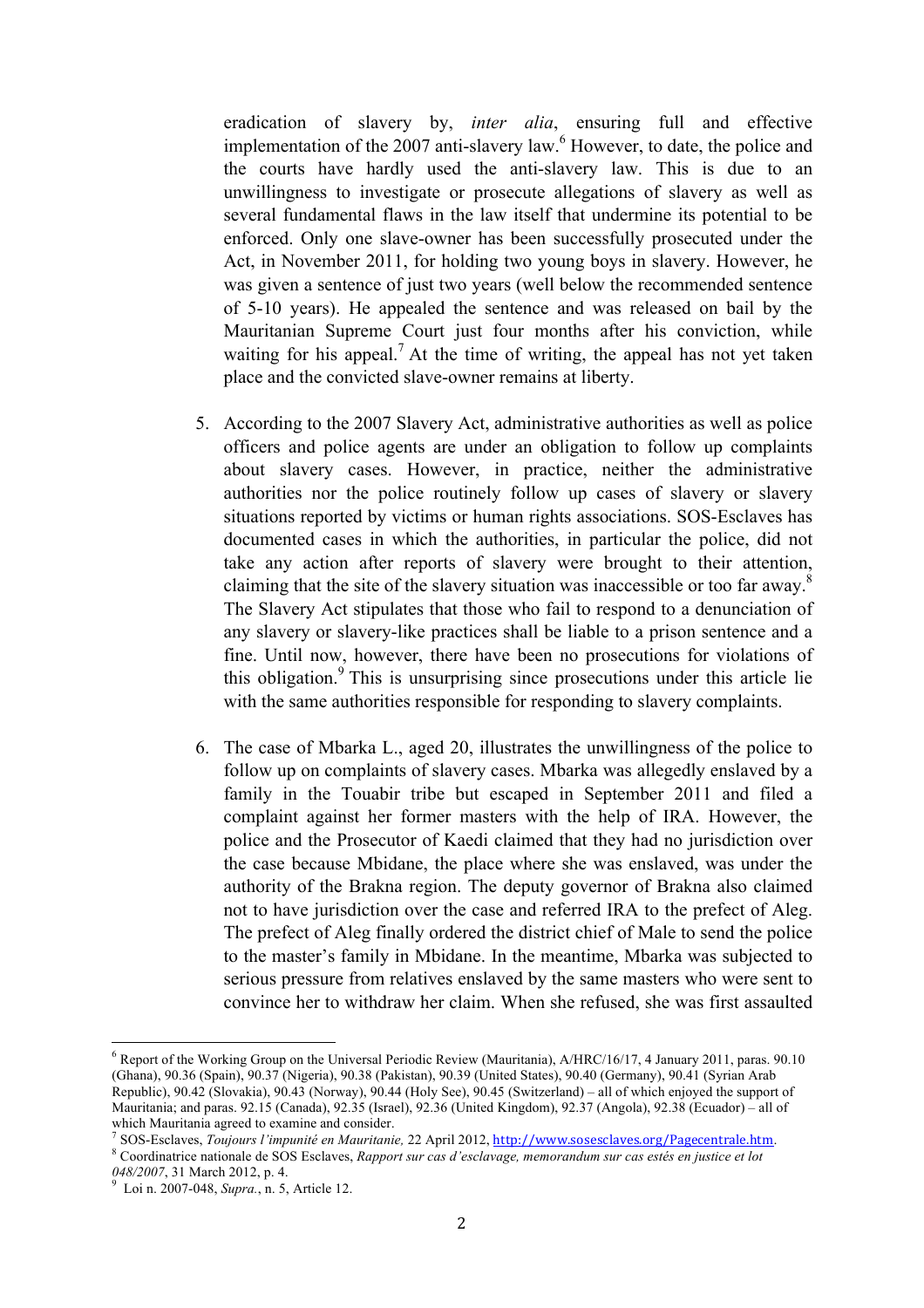and then reported to the authorities for fornication and filial disobedience (two crimes punishable by flagellation, stoning or imprisonment under Sharia law). Disturbingly, the same authorities that had claimed not to have jurisdiction over her slavery complaint now intervened by arresting her and confirming the charges against her. Mbarka was eventually released as a result of pressure from IRA and SOS-Esclaves, but the charges against her are still pending. Her slavery claim, however, did not proceed. The police went to see her masters but did not conduct an investigation.

- 7. The non-enforcement of the 2007 Slavery Act is not only due to resistance to investigating slavery allegations from the administrative and police authorities, but is also due to the prosecution authorities' unwillingness to prosecute alleged slaveholders. This is evident from the cursory nature of most 'investigations', which are usually limited to interviewing the victims and alleged masters (often bringing the two together). This places enormous pressure on victims, who are extremely vulnerable, to change their testimonies.
- 8. Several slavery cases brought to the authorities have been re-classified as cases of work-related conflict or exploitation of minors or have been resolved with informal settlements.<sup>10</sup> This has the effect of denying these cases' legal existence. This also constitutes a clear failure to enforce the 2007 Slavery Act and demonstrates once more an unwillingness to expose slaveholders to criminal liability.
- 9. Salem, 50 years old, went to the police of Boutilimitt in September 2011 after his master severely beat and injured him. His master was later arrested but was charged with battery (*coups et blessures*), not with the crime of slavery. IRA reported that Salem was subjected to strong pressure from members of the Taguilalet tribe and received an envelope containing 60 000 MRO (around 150 EUR). Despite support from IRA, Salem ended up retracting his claim. The case was thus closed.
- 10. Article 36 of the Mauritanian Code of Criminal Procedure obliges the prosecutor to inform the claimant about the decision whether or not to prosecute within eight days. In cases in which there is not sufficient evidence to proceed, Article 36 also obliges the prosecutor to inform the plaintiff of his or her right to file a civil suit with the investigating judge. However, in many cases, slavery claims have been filed for months or even years without any clear response from the prosecutor or any information on the right to file civil suits.
- 11. In the rare incidences in which slavery claims do go to trial, procedures and deadlines are regularly not respected. Unexplained delays in the procedures indicate an unwillingness to expose slaveholders to criminal liability.

<sup>&</sup>lt;u> 1989 - Johann Stein, marwolaethau a bh</u> <sup>10</sup> Coordinatrice nationale de SOS Esclaves, *Supra*., n. 8, p. 2.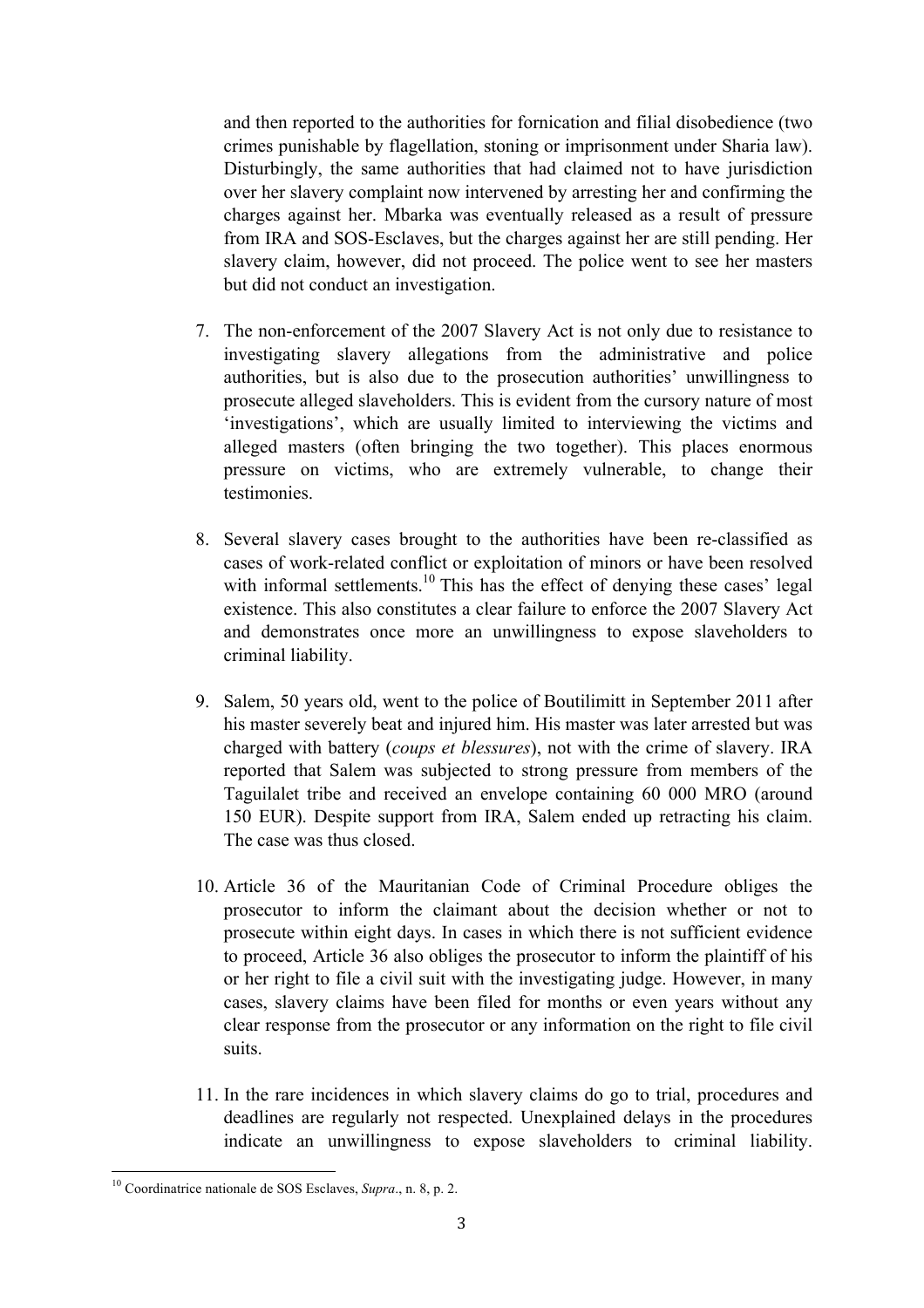Boubacar Ould Messaoud, President of SOS-Esclaves, highlights the reluctance of judges, who emanate from the Beidan community, to condemn slave-owners and grant redress to slaves for fear of being ostracised within their own community.

- 12. In August 2011, SOS-Esclaves documented the case of seven siblings aged between 8 and 23 and their mother, who were enslaved to two different families.<sup>11</sup> One mistress acknowledged 'owning' the children in front of the prosecutor. The case was sent to the investigating judge in Nouadhibou, who retained the charges of slavery against the mistress. After being confirmed by the Appeal Court, the case went before the Supreme Court (Penal Chamber) in August 2012 as part of an 'urgent procedure' undertaken by the lawyers of the accused in an attempt to have the charges dropped. The Supreme Court confirmed the appeal in January 2013, remanding the case to the Criminal Court of Nouadhibou. No hearing has been scheduled since then, despite promises from the President of the Criminal Court. This seems incompatible with the 'urgent' nature of the procedure. Furthermore, despite claims to the contrary, the mistress has in fact since been released on bail.
- 13. In addition to the lack of judicial or political will to enforce the Act, there are fundamental flaws in the law itself that undermine its potential to be enforced. In particular, an investigation can only be launched if the victim lodges a complaint; the Act does not allow human rights organisations to bring complaints on behalf of victims of slavery. Descent-based slavery is so entrenched in the social structures and cultural beliefs in Mauritania that in most cases, people in slavery are unaware that their situation is illegal or even unjust; they accept their subordinate status. In addition, most of them are unaware of their rights and even if they are, there are significant barriers to them engaging with the legal process and obtaining redress. For all these reasons, it is very difficult for slaves to make use of the 2007 legislation in force. In addition, the law does not recognise slavery-like practices such as serfdom or forced marriage as constituting "offences of slavery" under the law.

## **Discrimination and Racism**

<u> 1989 - Johann Stein, marwolaethau a bh</u>

14. Haratine who are no longer in slavery (the majority) face discrimination as descendants of slaves and have limited access to education, water and health services. Notwithstanding the existence of legislation in Mauritania that prohibits race-based discrimination and several recommendations during Mauritania's previous UPR to eradicate all forms of discrimination in law and in practice, $12$  no case of racial discrimination has ever been referred to national

<sup>&</sup>lt;sup>11</sup> The seven brothers and sisters are Rabi'a, born 1989, enslaved in Nouadhibou; Mohamed, born in 1991, enslaved in Nouakchott; Aminetou, born in 1993, enslaved in Nouadhibou, mother of a girl named Rivaa; Hindou, born in 1995, enslaved in Nouakchott; Nanna, born in 1997, enslaved in Nouadhibou; Bouha, born in 1999, enslaved in Noukchott; Mettou, born in 2004, enslaved in Nouakchott.

<sup>&</sup>lt;sup>12</sup> Report of the Working Group, *Supra*., n. 6, para. 90.37 (Nigeria) – which enjoyed the support of Mauritania; and paras. 92.15 (Canada), 92.35 (Israel), 92.38 (Ecuador) – all of which Mauritania agreed to examine and consider.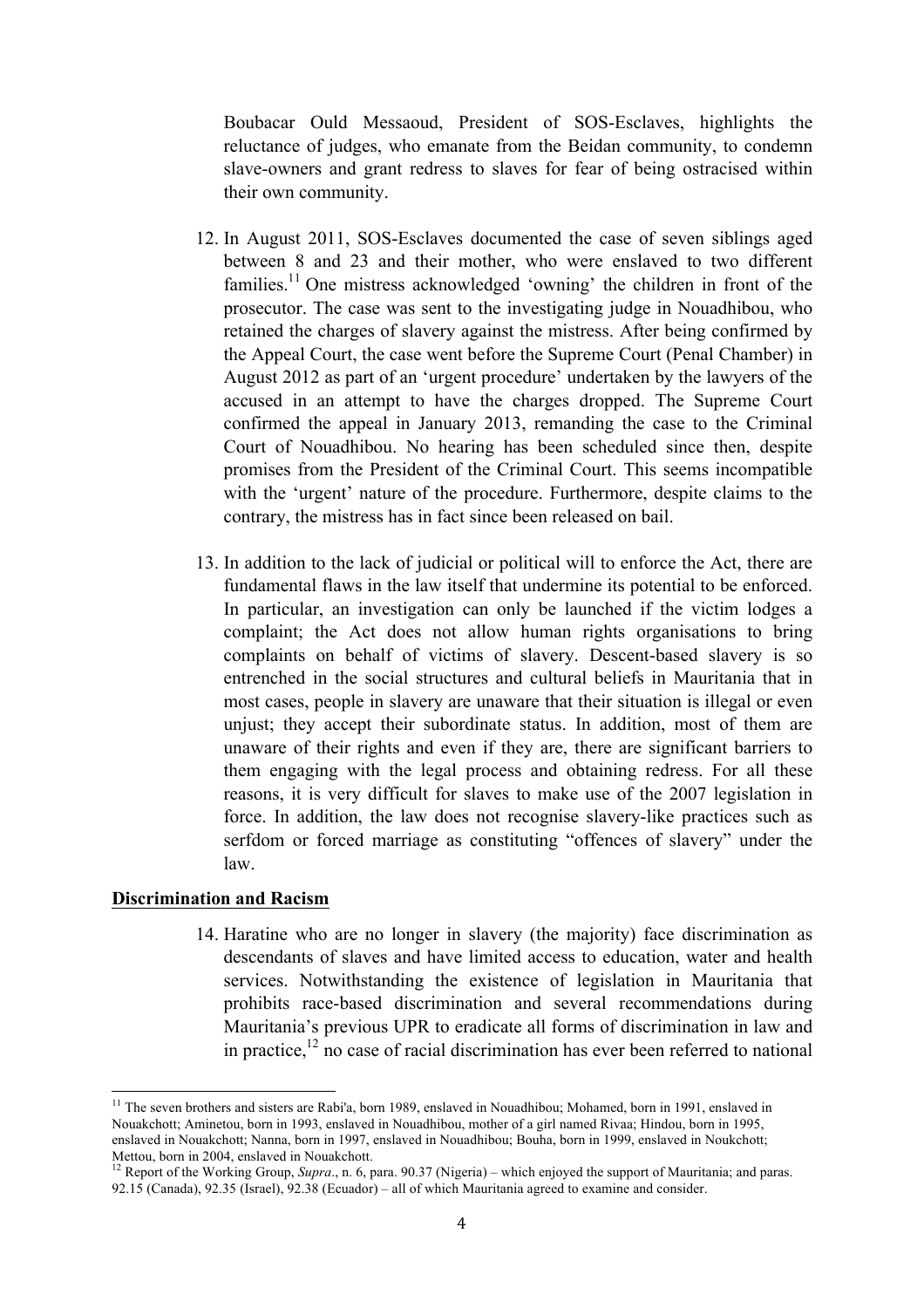courts. This is despite extremely entrenched levels of racism and xenophobia in Mauritania that result from a caste-based system.<sup>13</sup> SOS-Esclaves indicates that the absence of anti-discrimination cases is mainly due to the control exercised by the White Moor elites within the judiciary, the police and security forces.

- 15. In large cities, most Haratines live on the outskirts, in *kebbas* (or shantytowns) or poor suburbs where they constitute the vast majority of the population. The situation of those who remain in rural areas is even worse; most of them continue to live near their former masters in ghettos known as *Adwabas* that are plagued by poverty and illiteracy.<sup>14</sup> Many people of slave descent continue to work on lands to which they have been given no rights and are therefore forced to give a portion of their crops to their would-be traditional masters.<sup>15</sup>
- 16. In April 2013, leading Haratine researchers and organisations published a Haratine *Manifesto*,<sup>16</sup> stating that Haratines represent 85% of the total illiterate population in Mauritania. More than 80% of Haratine have not completed primary education and Haratine students constitute only 5% of the students who are enrolled in higher education. More than 90% of the dockers, domestic workers and labourers performing unskilled and low paid jobs are Haratines. Only 2% of high-ranking civil servants and senior executives in the public and private sectors are members of the Haratine community. Haratines are also excluded from middle and higher-level positions in the military, police and security forces, despite the fact that they represent the majority of personnel in the lower ranks of these organisations. They are also under-represented in religious institutions and the judiciary – according to a lawyer at the Mauritanian Bar Association there are only six Haratine judges out of a total of about 200. Moreover, there is currently only nine Haratine Members of Parliament out of a total of 147 seats.<sup>17</sup>
- 17. Discrimination towards Haratines has also been manifest in the nationwide census currently being carried out by the Mauritanian government. The requirement of the prior registration of both parents in the census is difficult or impossible for people of slave descent to fulfil. This is because people in

<sup>&</sup>lt;sup>13</sup> Report of the Special Rapporteur on contemporary forms of racism, racial discrimination, xenophobia and related intolerance, Mutuma Ruteere, on his mission to Mauritania (2 to 8 September 2013), A/HRC/26/49/Add.1, paras. 6 and 21.<br><sup>14</sup> Manifeste pour les droits politiques, économiques et sociaux des Haratines au sein d'une Mauritani

*réconciliée avec elle-même*, April 29th, 2013, Nouakchott.<br>
<sup>15</sup> The story of Mr. Brahim Ould Blal, 74, is emblematic of this situation. Ould Blal appeared in the IRA office with a judicial act that he had been handed requesting that he leave the farmland in the Gorgol Region on which he was born and that his father, grandfather and great-grandfather had serviced over generations. The judicial act passed ownership of the land to Mr. Taleb Ould Mohamed Ould Sidi, the alleged "master" of the Ould Blal family, based on a principle of law still in place in Mauritania which states that goods belonging to a slave should be returned to their masters. Ould Blal specified that the judge presiding over the case did not record his version of events but instead based his decision on the testimony of the so-called "master" and did not consider that the land is the only source of sustenance for many families. For more information on this case please see: http://haratine.blogspot.co.uk/2014/09/le-traitement-de-lesclavage-foncierpar.html.<br><sup>16</sup> *Ibid.* 17 Sarah Mathewson (Anti-Slavery International), notes from interview with Malouma Mint Bilal Said (Member of

Parliament, Mauritania), Nouakchott, 22 December 2014.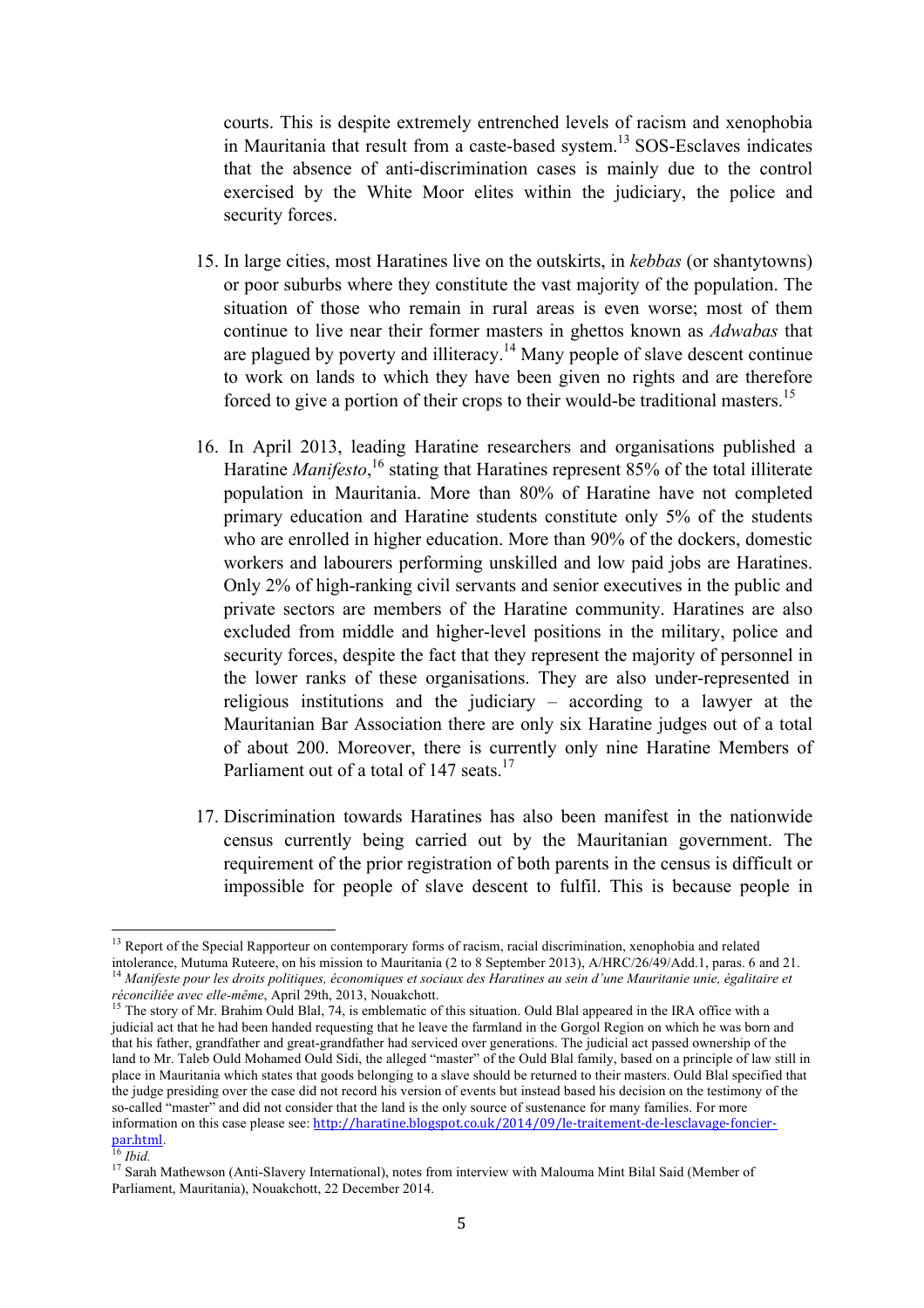slavery, as well as people of slave descent generally, have never been formally registered by the Mauritanian government. Moreover, women in slavery are usually encouraged into informal relationships in order to get pregnant from a young age – meaning that their children often do not live with or even known their fathers. It is also common for children in slavery to be separated from their mothers; they are typically sent at a young age to another member of the extended family. These circumstances make it almost impossible for people who have grown up in slavery to obtain information about their parents. During the census, many Black Mauritanians have had their Mauritanian origins called into question and have been subjected to humiliating and unnecessary tests, including the ability to cite verses from the Qur'an, to speak the Hassaniya language and to recognise a key figure from presidential circles.

- 18. Most preoccupying for a society that claims to be seeking reconciliation, is the fact that until now, no prosecutions have ever been initiated against the perpetrators of killings, plundering, deportations, torture and detention without trial committed under the Ould Taya government against the Black Mauritanian populations between 1989 and 1991. According to the Open Society Foundation, between April 1989 and summer 1990, a conservative estimate of 75,000 Black Mauritanians were forced into exile in neighbouring Senegal and Mali.<sup>18</sup> In most cases, these individuals' identity cards were confiscated or lost at the time of their expulsion. In addition to those deported, hundreds of black Mauritanians were killed during this three-year period. The truth about what happened is a taboo and no official report about those 'events' has been released. The silence over the past has been accompanied, in practice, by the de facto creation of a culture of impunity on questions of racism and more generally a culture of amnesty for grave violations of human rights. Torture, for example, is rarely prosecuted despite being reportedly commonplace in police stations.
- 19. The 2007 Act criminalising slavery and slavery-like practices falls short of addressing the entrenched discrimination experienced by Haratine, particularly women (in the fields of employment, education, access to justice, access to land and credit, and so on). Slavery cannot be tackled without addressing and working towards eradicating the discriminatory attitudes and practices that are embedded in the social norms of Mauritania.
- 20. Haratines and Black Mauritanians are not equally protected by the law, as illustrated by the recent prosecutions documented in paragraph 38 below. Access to justice for such communities is impaired by multiple factors, including geographical distance, illiteracy, lack of education, ignorance of the law and of their rights, legal costs, lack of assistance and psychological and financial dependence. But more importantly, there are both gender and racial biases in the way justice is administered. The legal system reflects the deeply

<sup>18</sup> Open Society Foundation, *Fear and Statelessness in Mauritania,* October 3, 2011, http://www.opensocietyfoundations.org/voices/fear-and-statelessness-mauritania.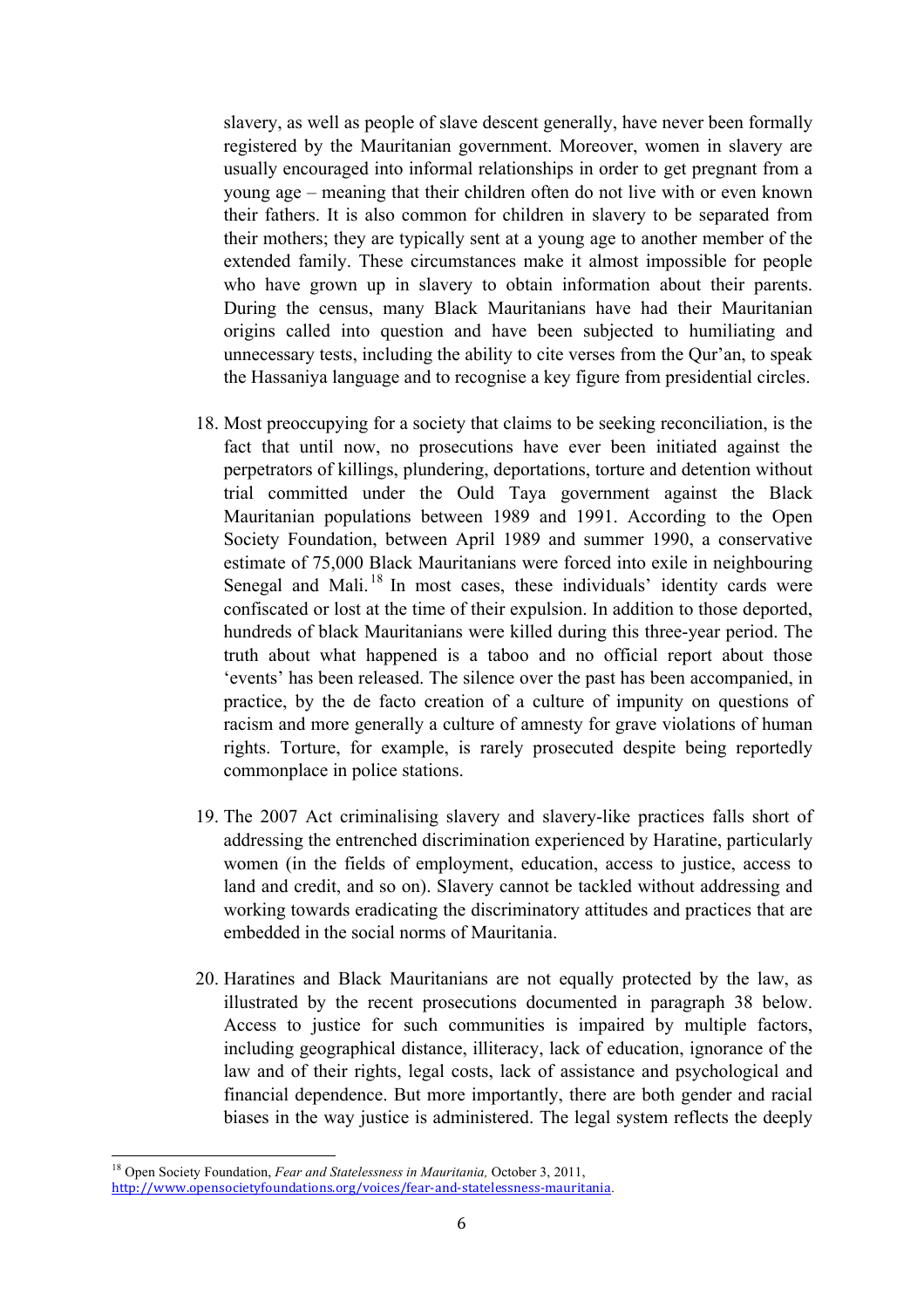unequal and unjust society that relies on strict hierarchies between the sexes and socio-ethnic groups.

## **Equality between Men and Women**

- 21. Despite some steps forward in terms of women's rights, most notably the adoption of the principle of equal pay contained in the Labour Code,<sup>19</sup> the instigation of quotas on electoral lists (2005), the national strategy on women's rights  $(2004-2008)$ , <sup>20</sup> the establishment of a Ministry of Social Affairs, Childhood and the Family, $^{21}$  and the adoption of the Personal Status Code (2001), these measures do not address the particular vulnerabilities faced by Haratine women and women of other minority groups such as the Pular, Soninke and Wolof.
- 22. With the status of slaves or former slaves, Haratine women experience discrimination on account of their gender and their belonging to the Haratine group, including social exclusion, poverty and limited or no access to education or paid and decent employment. For instance, the housework and childcare responsibilities attached to their traditional gender role may prevent women and girls from pursuing education, training or paid work - a situation further exaggerated for Haratine women given the widespread discrimination against members of the Haratine community referred to in paragraph 16 above. Perceptions of women as servile, subordinate and inferior to men also facilitate the exercise of control and abusive treatment of women. Being trapped in informal work, without protections or decent wages, places them at greater risk of violence. Through interviews conducted in October 2012, MRG found that in most work as domestic workers or nannies for Beidan households, Haratine women experience a relationship not dissimilar to the slave-master dynamic. In Mauritania, intersectional approaches are basically absent from public policies and until now, no consultation, awareness-raising or policy on the situation of Haratine women has been undertaken or adopted by the government.
- 23. The establishment of quotas of 20 per cent for women in decision-making level positions in public administration is a positive step. There are 35 female Members of Parliament out of 147 seats. However, this is far from parity, and such a quota system has done nothing to address the particular discrimination faced by Haratine women, given that there are currently only 2 female Haratine Members of Parliament.<sup>22</sup>

<sup>&</sup>lt;sup>19</sup> Order 017/2004 of July 6<sup>th</sup> 2004.<br><sup>20</sup> Stratégie Nationale de Promotion Féminine (2004-2008)<br><sup>21</sup> Ministère des Affaires Sociales de l'Enfance et de la Famille (MASEF)<br><sup>22</sup> Sarah Mathewson, *Supra*., n. 17.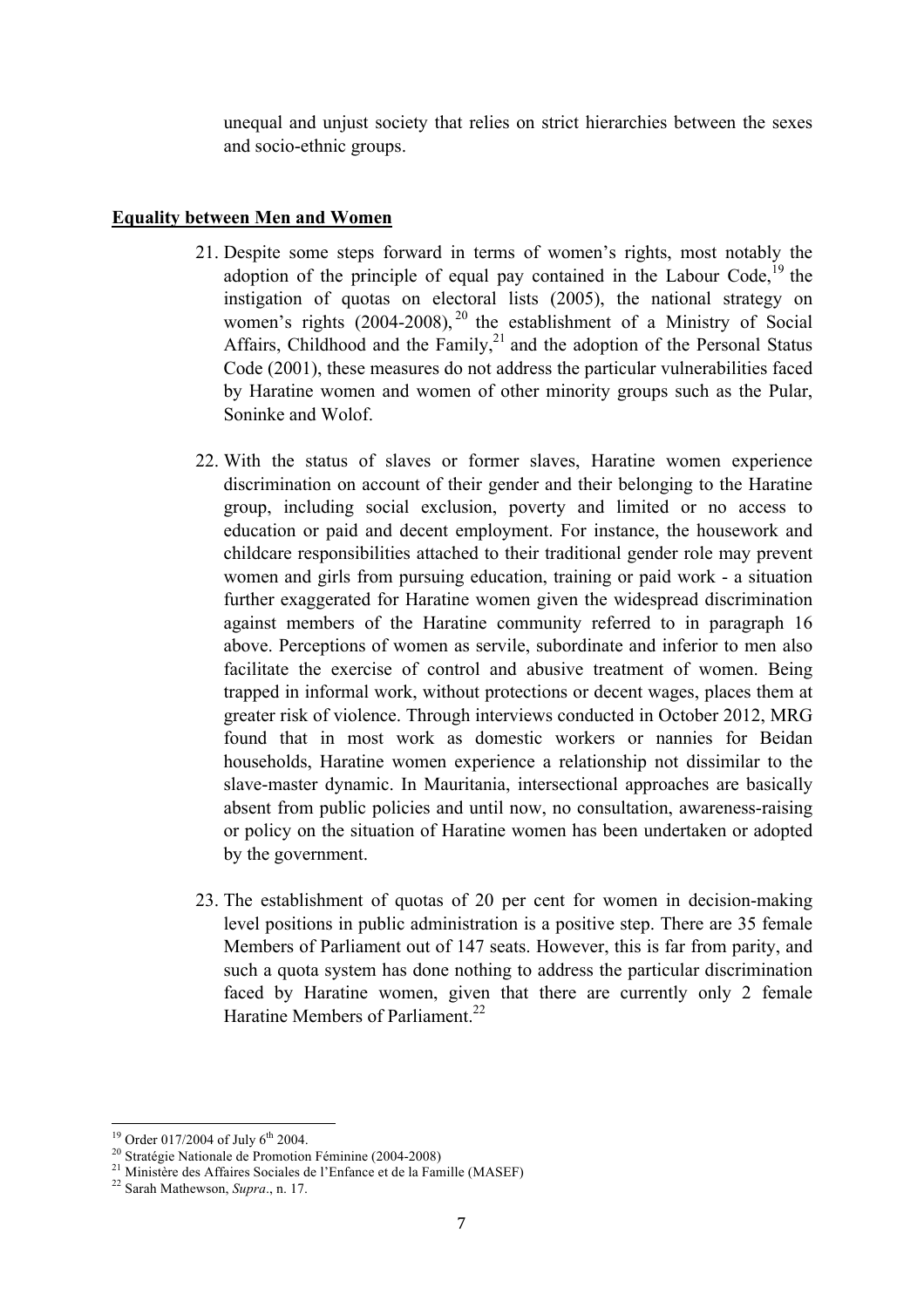## **Rape, Sexual Violence and Early and Forced Marriage**

- 24. Despite several recommendations during Mauritania's previous UPR to combat gender-based violence by developing nationwide policy consistent with CEDAW, high levels of violence against women, such as rape (including) marital rape), domestic violence and sexual aggression continue.<sup>23</sup> This results from the dominance of a patriarchal ideology in Mauritania, the persistence of early and forced marriages and the de-facto prohibition of inter-caste marriage. Haratine women are at greater risk of violence both in the public and private spheres (because of the domination of white Moor men in the public sphere as well as the control exercised over women in family settings, particularly for those who remain in slavery and are therefore considered the property of their master). Furthermore, it is possible to prosecute girls and women who have been raped for extramarital sex, which is a crime under the Sharia legal system that co-exists with secular laws in Mauritania. In this regard, Mauritania is yet to withdraw its general reservation to CEDAW that upholds Sharia law, as was recommended in its previous UPR in order to facilitate the elimination of all forms of discrimination against women.<sup>24</sup>
- 25. Unfortunately, there is an absence of legislation or programmes aimed at addressing the issue of violence against women and an absence of statistical data on the incidence of acts of violence against women. While the government committed to criminalising violence against women in  $2012$ ,<sup>25</sup> this is yet to come into fruition and does not seem to be granted the level of attention that it deserves. In addition, the draft law falls short of recognising that Haratine women, as well as women belonging to the minority Pular, Soninke and Wolof groups, are more vulnerable to gender-based violence as a result of belonging to disadvantaged groups.
- 26. Despite the prohibition of forced marriage and the fact that the age of marriage was set at 18 years old under the 2001 Personal Status Code, early marriage is still widely practised in Mauritania, due to entrenched norms and traditions. The absence of programmes and policies addressing the structural causes of early marriage (patriarchal norms, poverty, illiteracy, slavery) hinders the legislative efforts made by the government.
- 27. Since slaves are considered as the property of their masters, the age at which female slaves are allowed to marry, in addition to the person that they marry, is in practice decided by their "owners". Even when the masters allow their

<sup>23</sup> Report of the Working Group, *Supra.,* n. 6, paras. 90.9 (Spain), 90.11 (Malaysia), 90.17 (Bangladesh), 90.18 (France), 90.27 (Argentina), 90.30 (United Kingdom), 90.48 (Burkino Faso) – all of which enjoyed the support of Mauritania; and para. 91.6 (Slovenia) – which enjoyed the support of Mauritania, which considered that it had already been implemented; and paras. 92.7 (Ghana), 92.13 (Ecuador), 92.20 (Indonesia), 92.21 (Brazil), 92.32 (Israel), 92.33 (Ecuador), 92.39 (Israel) – all of which Mauritania agreed to examine and consider.<br><sup>24</sup> *Ibid.*, paragraphs 90.9 (Spain), 92.11 (Brazil), 92.13 (Ecuador) – all of which enjoyed the support of Mauritania.

<sup>&</sup>lt;sup>25</sup> Rapport combine de la Mauritanie (2006-2010) relatif à la mise en œuvre de la Convention pour l'Elimination de toutes les formes de Discrimination à l'égard des Femmes (CEDEF) (State report of Mauritania (2006-2010) on implementation of the Convention on the Elimination of all Forms of Discrimination against Women (CEDAW)), 2012, <http://www2.ohchr.org/english/bodies/cedaw/docs/CEDAW.C.MRT.2-3\_fr.pdf>, para. 126.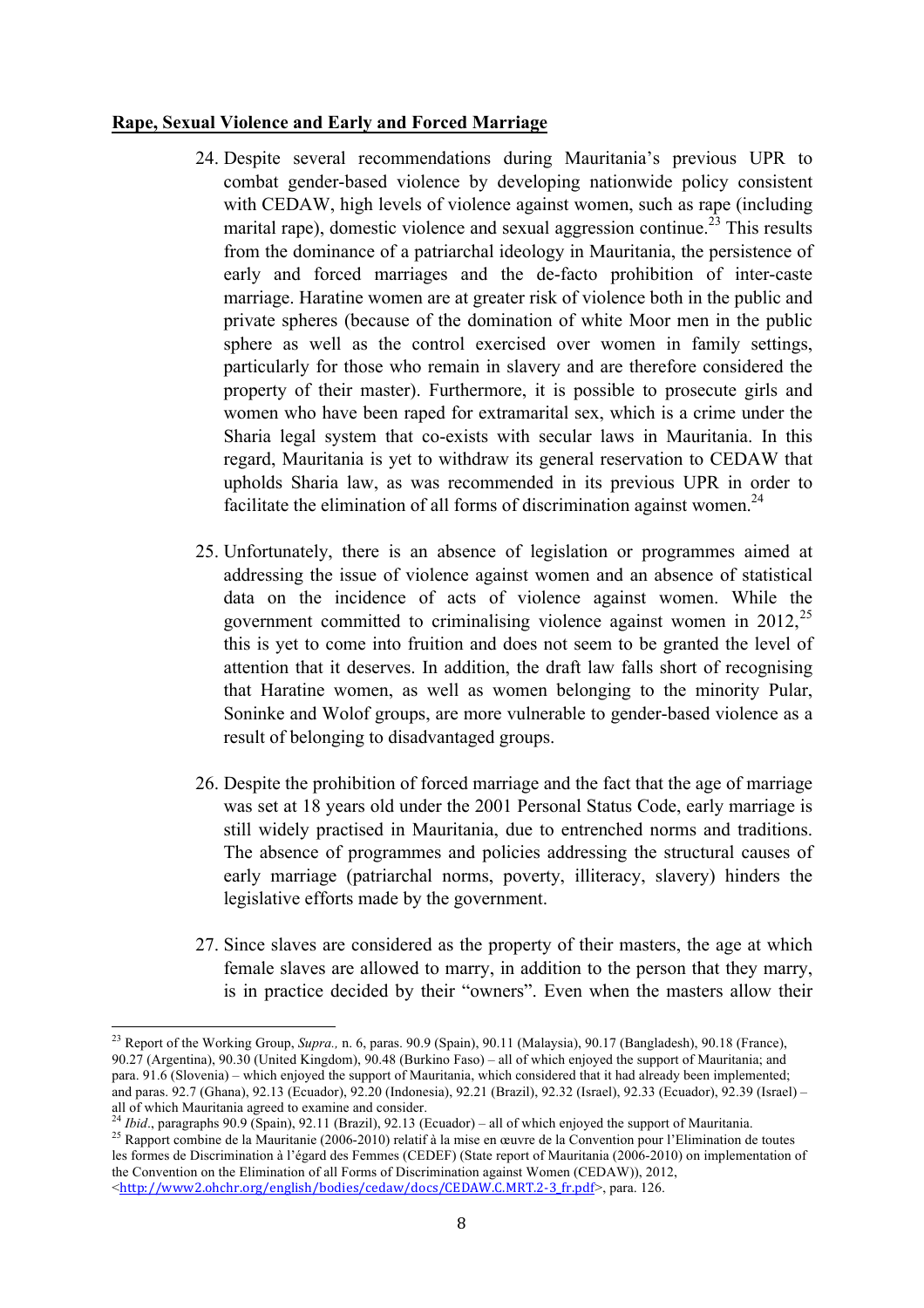slaves to marry freely, there are often restrictions imposed by the masters that limit the freedom of the couple. For example, Jabhalla, a young woman in slavery, wanted to marry and asked for her master's permission. The owner agreed but told Jabhalla that, even as a married woman, she should remain at his home and serve him as usual. A husband or father of a woman or girl in slavery is only recognised if the owner has consented to the marriage. As such women, men and children are denied the right to family life.

28. The prohibition of female genital mutilation (FGM) for minors in the Act 015/2005 relating to criminal protection of the child, along with the adoption of a national strategy to promote the abandonment of FGM, are positive steps. Nonetheless, the practice persists and figures from 2013 showed three-quarters of women between 15 and 49 years old had been cut in Mauritania.<sup>26</sup> These figures apparently include Haratine girls, although no specific data is available. The health implications of FGM have been widely documented and can affect Haratine girls more severely given their limited access to health services.

## **Children of Slave Descent and Access to Education**

- 29. Notwithstanding several recommendations during Mauritania's previous UPR to promote children's rights in line with the provisions of the Convention on the Rights of the Child, many children are denied the majority of their rights, given that no action is taken to help children out of slavery.<sup>27</sup> Indeed, children in slavery are also considered the masters' property and, like other slaves, can be rented out, loaned, given as gifts in marriage or inherited by the masters' children.
- 30. Enslaved people start working for their masters at a very young age and therefore have no access to even basic levels of education. Furthermore, people of slave descent who are no longer under the control of their masters typically have limited access to education due to the legacy of poverty and marginalisation. The former UN Special Rapporteur on Slavery highlighted this in her initial report on Mauritania.<sup>28</sup>
- 31. Said Ould Salka, aged 13, is a former slave who grew up with his mother's master. During the time he was enslaved, he was mistreated by his master and did not receive any education or payment for his work. He was too afraid of his master to study secretly. His 9-year old brother, Yarg Ould Salka, was also in slavery and was also denied education. When his aunt offered that he stay

<sup>26</sup> GIZ, *Female Genital Mutilation in Mauritania: Strengthening the Competence of religious leaders to bring the practice to*  an end, 2013, http://www.giz.de/fachexpertise/downloads/Fachexpertise/giz2013-en-fgm-islam-lv.pdf, p. 5.<br><sup>27</sup> Report of the Working Group, *Supra.*, n. 6, paras. 90.11 (Malaysia), 90.27 (Argentina), 90.36 (Spain), 90.46 (S

<sup>90.49 (</sup>Brazil), 90.58 (Saudi Arabia), 90.59 (Azerbaijan) – all of which enjoyed the support of Mauritania; and paras. 91.3 (Poland), 91.11 (Yemen), 91.17 (Sudan), 91.18 (Angola) ) – all of which enjoyed the support of Mauritania, which considered that they had already been implemented; and paras - 92.11 (Brazil), 92.39 (Israel), 92.40 (Norway) – all of which Mauritania agreed to examine and consider.

<sup>&</sup>lt;sup>28</sup> Report of the former Special Rapporteur on contemporary forms of slavery, including its causes and consequences, Gulnara Shahinian, Addendum, Mission to Mauritania, para. 53, UN doc. A/HRC/15/20/Add.2 (24 August 2010), para. 13.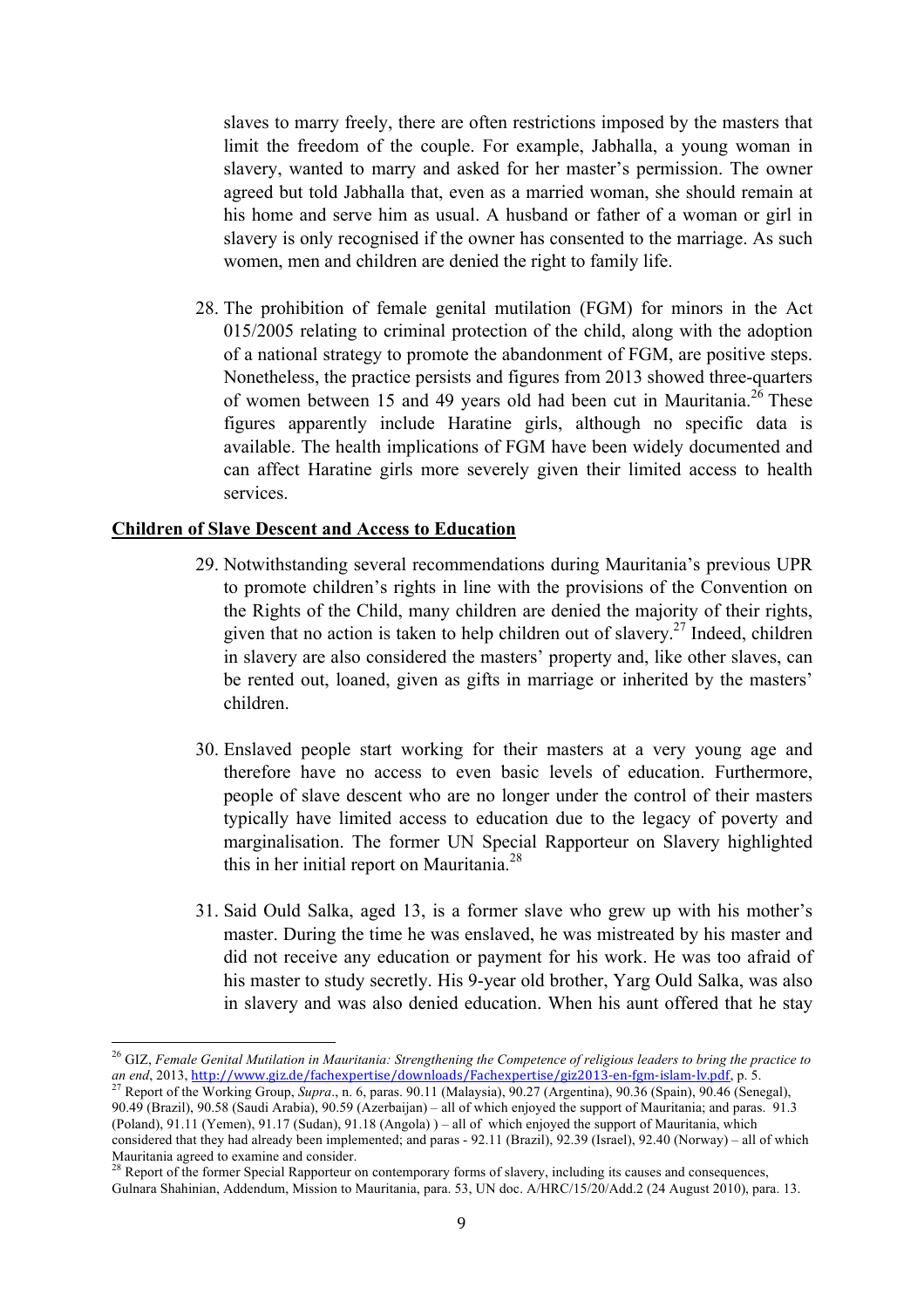with her so that he could attend school, he refused, fearing that his master would beat him. Said and Yarg are now being taken care of by the family Biram Ould Dah Ould Abeid, the president of IRA. However, they remain unable to enrol in State school because they do not possess identity documents. This illustrates clear discrimination against children who have grown up in slavery or are of slave descent.

32. Since slaves are denied education, they do not acquire any skills that would enable them to undertake work other than domestic servitude or tasks relating to cattle-herding or agriculture. This has the effect of discouraging slaves from escaping from their masters, and even when they have managed to escape slavery or are freed, it is difficult for them to find paid work. They usually enter into similar work under exploitative arrangements.

# **The National Agency to Fight against the Vestiges of Slavery, for Social Integration and to Fight Against Poverty ("Tadamoun") and the Road Map to end Slavery**

- 33. The establishment in March 2013 of the National Agency to Fight against the Vestiges of Slavery, for Social Integration and to Fight Against Poverty, also called "Tadamoun" (or *solidarity*) Agency appeared to be a positive development. However, its institutional and financial ability to address and combat those three major issues at the same time is a concern for anti-slavery organisations. Furthermore, meetings between anti-slavery campaigners and the Agency have so far been extremely discouraging. Anti-Slavery International and SOS-Esclaves met with the head of the Agency in March 2014. The Agency appeared to have done little to no work on slavery issues; instead, it appeared to be commissioning projects aimed at ending poverty. The head of the Agency claimed that he was unaware of any current slavery cases (despite a number of cases receiving high levels of media attention in the preceding year), and emphasised that his mandate only referred to the *vestiges* of slavery (i.e. not the practice of slavery itself).
- 34. Indeed, all the undersigned organisations regret the failure to recognise that slavery continues to exist (not only its vestiges) and we are concerned that the government will claim to be addressing the issue within more general programmes on poverty alleviation, while doing nothing specifically to help people of slave descent. Furthermore, the absence of disaggregated data on slavery and its vestiges hinders the adoption of long-term evidence-based and results-orientated strategies to eradicate slavery and slavery-like practices.
- 35. The measure that grants legal standing to the Agency in that it can act as civil party and be associated in a court action with the public prosecutor – is concerning. For SOS-Esclaves, this constitutes a major violation of the principle of separation of powers, since the Agency is under the direct control of the executive branch. Furthermore, Ms. Gulnara Shahinian, the former Special Rapporteur on contemporary forms of slavery, was informed on her follow-up mission to Mauritania from 24 to 27 February 2014 that even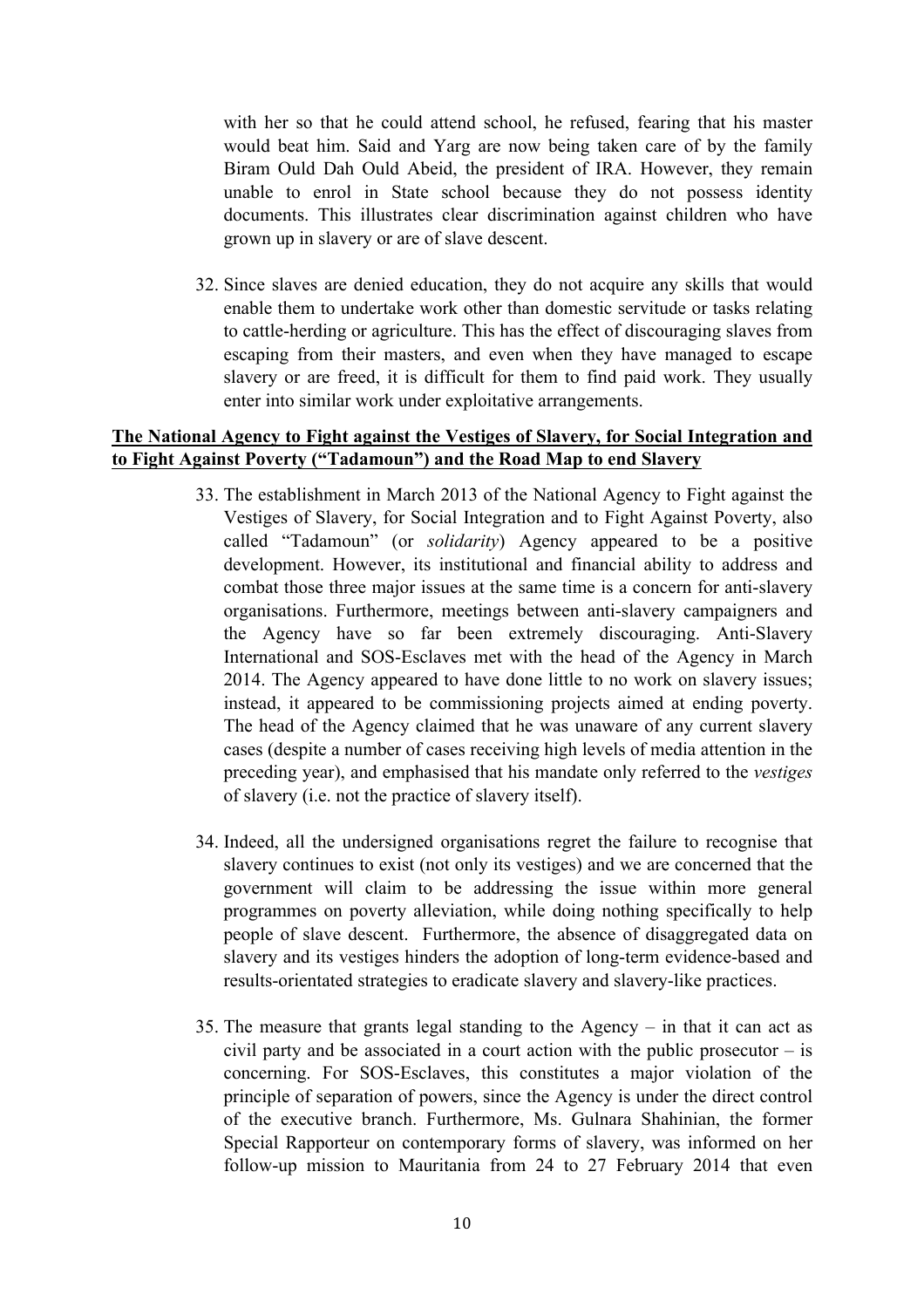though the legal department was 'operational', the agency had not received any complaints alleging slavery or slavery-like practices.<sup>29</sup>

- 36. While the establishment of a Road Map to end slavery in January 2014, followed by its formal adoption by the government in March 2014, is a positive step, the Road Map does not include specific victim protection measures, does not allow *locus standi* to third parties and continues to place the burden of proof with the victim of slavery without considering their high levels of vulnerability.
- 37. The Road Map includes provisions for an emergency fund to provide socioeconomic support to those escaping slavery as well as positive discrimination policies towards those of slave descent. Nonetheless, the proposed deadline by OHCHR to see the Road Map implemented within one year has proven to be unrealistic given the high prevalence of slavery in Mauritania and the apparent opposition to implementing anti-slavery legislation and policies from the authorities.
- 38. The Government's establishment of a special tribunal to prosecute slavery cases is welcome. However, this announcement would be more meaningful if the State were already being proactive in prosecuting slavery cases in ordinary courts.
- 39. It is apparent from the foregoing that the Government has commenced a series of initiatives in the last two years. However, the fact that since embarking on these initiatives there have been no further prosecutions under the 2007 Slavery Act and no appeal hearing in the one successful prosecution to date, brings into question the effectiveness of, and indeed the Government's commitment, to such initiatives.

## **Freedom of Expression and Assembly for NGOs**

- 40. On 11 November 2014 Biram Ould Dah Ould Abeid, President of IRA was violently arrested along with nine other anti-slavery activists. At the time of their arrest the activists were involved in a peaceful campaign to raise awareness about land rights for people of slave descent.
- 41. Following the arrests, Mauritanian police forces closed the IRA headquarters in the city of Nouakchott and arrested the organisation's spokesperson, as well as other activists who began protesting against the initial arrests.<sup>30</sup> Calls for the killing of Biram Dah Abeid were reportedly made publicly at the Central Mosque of Nouakchott, as well as public death threats against prominent women's rights and anti-slavery activist Aminétou Mint Moctar. On 15 January 2015, Dah Abeid and two other activists were sentenced to two years

<sup>&</sup>lt;u> 1989 - Johann Stein, marwolaethau a bh</u> <sup>29</sup> Report of the former Special Rapporteur on contemporary forms of slavery including its causes and consequences, Gulanara Shahinian, Follow-up Mission to Mauritania, A/HRC/27/53/Add.1, 26 August 2014, para. 20. . 30 Amnesty International, *Mauritania must end clamp down on anti-slavery activists*, 12 November 2014,

http://www.amnesty.org/en/news/mauritania-must-end-clamp-down-anti-slavery-activists-2014-11-12.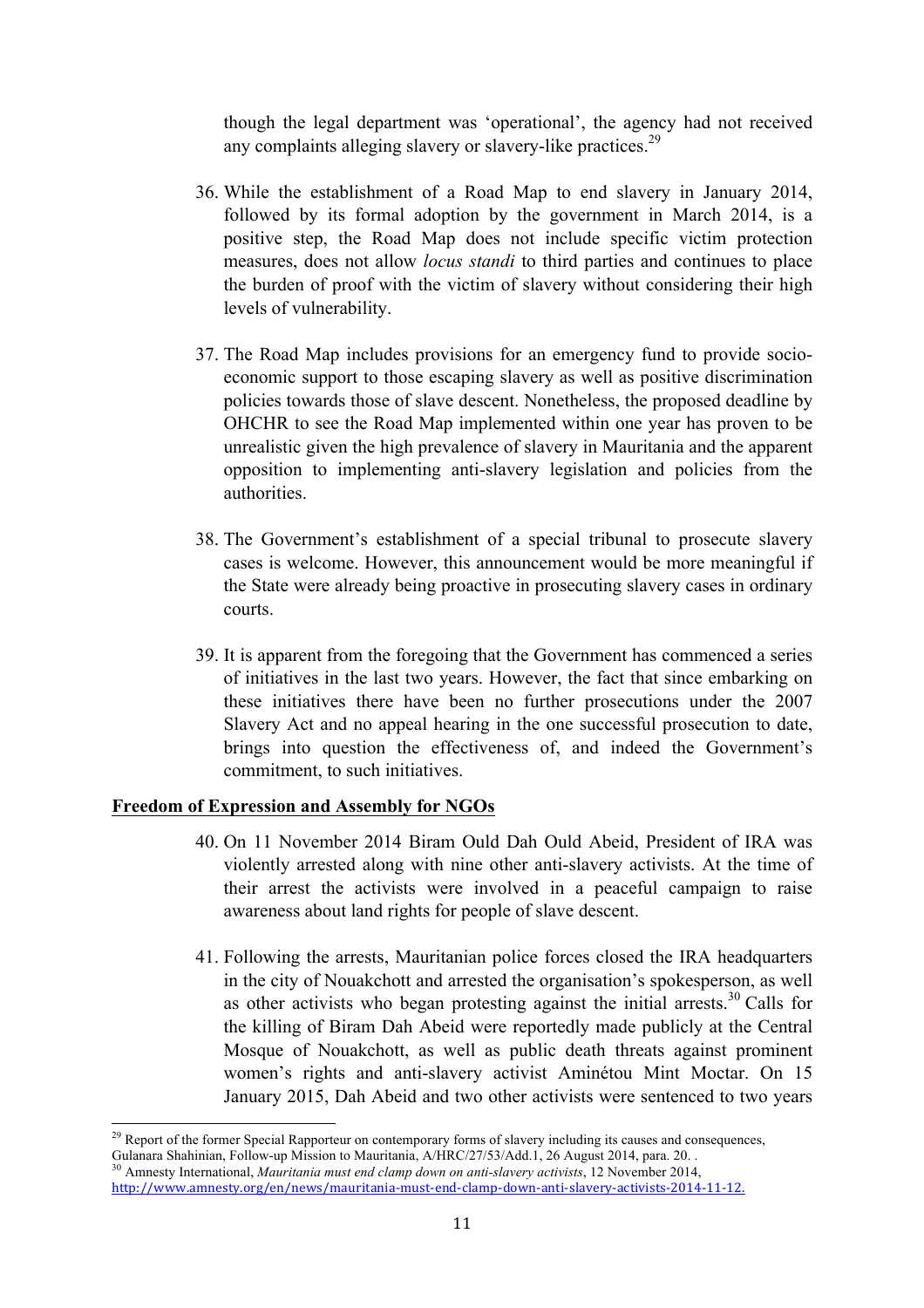in prison, while the others were acquitted. They have appealed their sentence, but have been sent to a high-security prison pending this. This stands in stark contrast to the only slave-owner convicted for slavery, who also received a two year sentence, but who was released on bail pending his appeal shortly afterwards (and the appeal has never taken place).

42. Indeed, the Mauritanian government's arrest of anti-slavery campaigners contradicts its commitment in the Road Map to support civil society action against slavery, and exposes its real hostility to genuine efforts to end the slavery system. The authorities' lack of action to investigate, arrest and prosecute slave-owners, even in cases brought to their attention by anti-slavery organisations, must be seen in this light. It is also worth noting that a young man was sentenced to death for apostasy at the end of 2014, after writing an article on social media that was critical of the caste system in Mauritania, and Islamic tenets used to justify it. We believe that both of these rulings are indicative of an increasingly hostile climate for human rights defenders in Mauritania.

# **Recommendations to the Mauritanian Government:**

- i. Formally acknowledge the existence of slavery in Mauritania;
- ii. Issue orders to the police and judiciary on the enforcement of national legislation prohibiting slavery, ensuring that those responsible for the practice are effectively investigated and prosecuted, and receive and serve sentences that are commensurate with the crime;
- iii. In order to ensure the effectiveness of the special tribunal to prosecute slavery cases, a special 'brigade' should be created to act as a policing arm of the court, which would be able to locate alleged slave-owners in situations in which the police and judiciary claim that they are unable to do so.
- iv. Ensure that bodies such as the Parliamentary Commission and the Internal Affairs body within the Justice Ministry effectively follow up on individual complaints brought against the police and prosecution authorities for failing to address slavery cases and that in such cases they are liable to a prison sentence and a fine, as stipulated by the 2007 Slavery Act;
- v. Amend article 15 of the 2007 Slavery Act to ensure that Mauritanian human rights organisations can not only denounce violations of the law and assist victims, but can also act as a civil party. On account of the psychological state of most victims and the nature of descent-based slavery in Mauritania, human rights organisations should be granted a *locus standi* to enable them to bring charges and pursue cases on behalf of victims;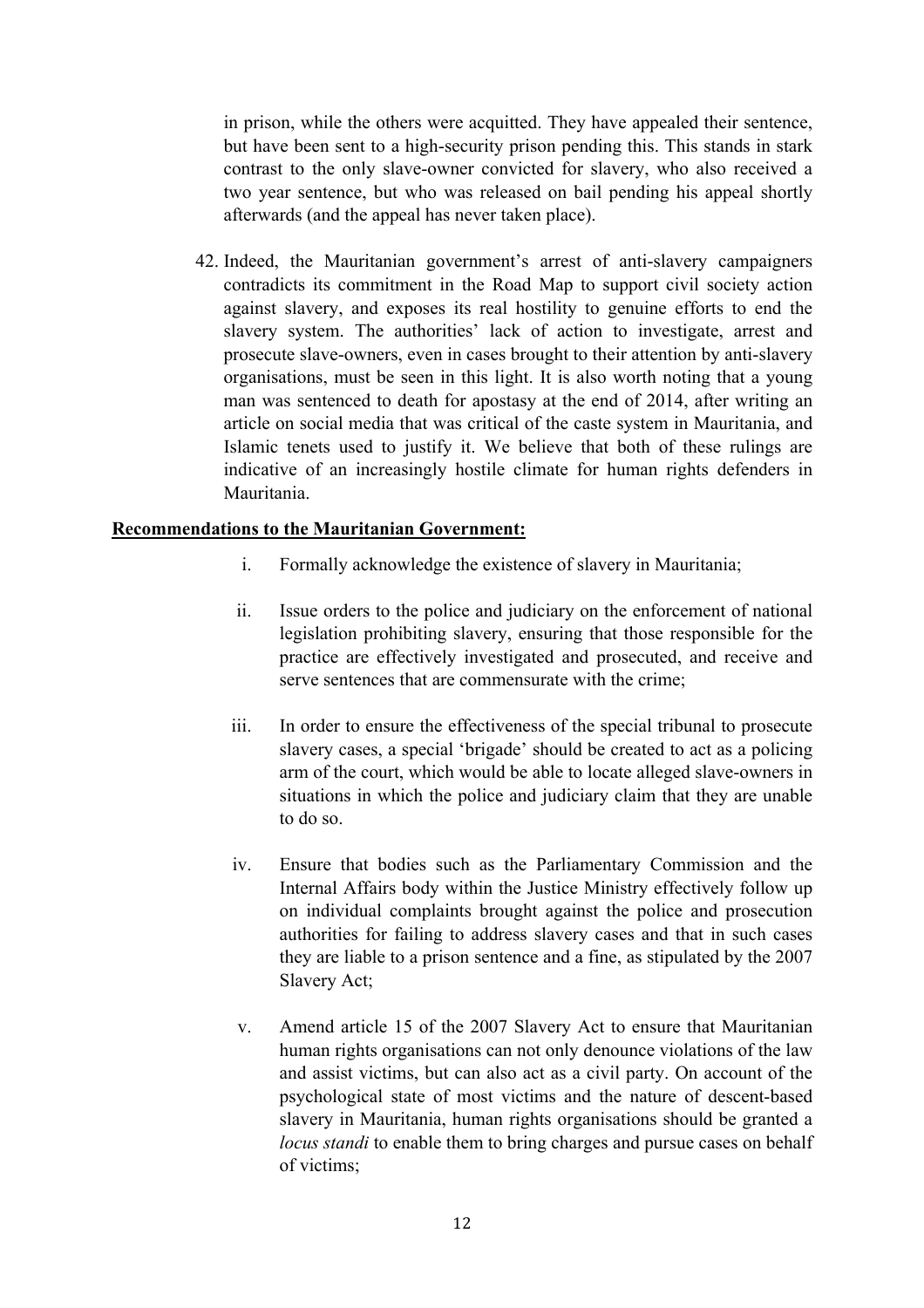- vi. Amend the 2007 Slavery Act to ensure that the burden of proof does not lie with the person deemed the "alleged slave", as the psychological and economic vulnerability of slaves and former-slaves leaves them open to manipulation and pressure from their masters and others to retract the case. Given the prevalence of slavery in Mauritania, prosecution authorities should be aware of the high likelihood that the plaintiff is a victim of slavery;
- vii. Amend the 2007 Slavery Act by increasing the prison sentence for the crime of slavery from the current five-ten years to an imprisonment period in line with international standards and jurisprudence for crimes against humanity (as slavery is declared to be under Mauritania's Constitution);
- viii. Ensure that alleged slave-owners are not released on bail, as this appears to be used as a strategy to unofficially release and ensure impunity for slave-owners;
	- ix. Ensure that female victims of Slavery who have been raped are not deterred from pursuing cases against slave-owners based on fear of being charged with *zina* (extramarital or premarital sex) under Sharia law;
	- x. Develop and implement public awareness-raising campaigns in order to change public attitudes towards slavery across the different levels of society. Victims of slavery must be made aware of laws and policies available for the pursuit of legal action against their 'masters'. Nationwide training for police and administrative and judicial authorities must also be carried out, in order to ensure they pursue the cases of slavery brought to their attention efficiently and effectively;
	- xi. Respect the rights to freedom of expression and assembly for all individuals and civil society organisations and adhere to commitments to support civil society action against slavery made under the Road Map to end slavery;
- xii. Introduce a law specifically prohibiting discrimination practices based on caste or ethnic slavery and accompany this with effective measures to compensate for discrimination and to assist the integration of victims of slavery into an independent life, as called for by the former Special Rapporteur on slavery.<sup>31</sup>
- xiii. Adopt policies to facilitate equal access to and take-up of education and employment opportunities for those of slave-descent;

 <sup>31</sup> As recommended in the Report of the former Special Rapporteur, *Supra.,* n. 29, para. 36.